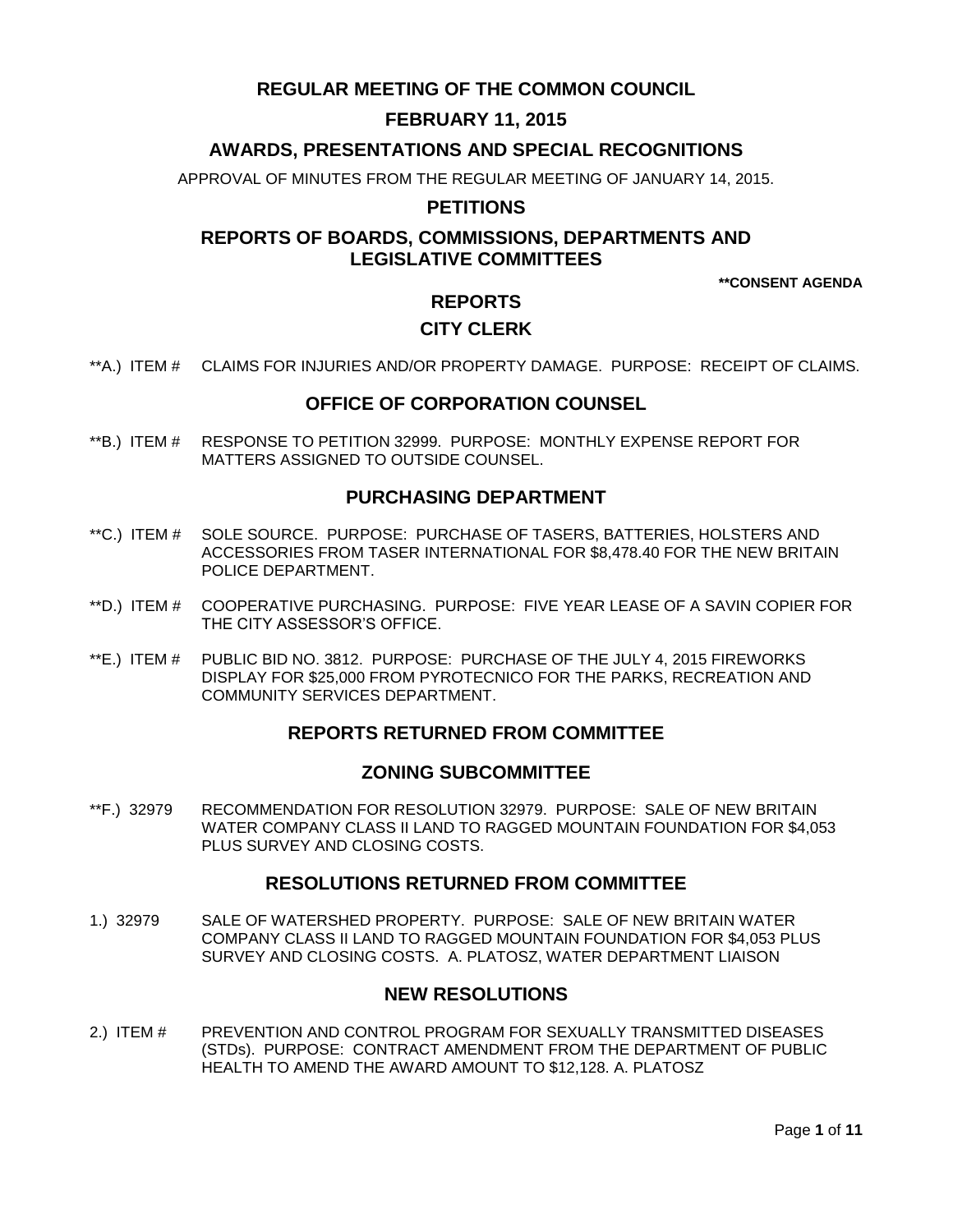- 3.) ITEM # BUDGET TRANSFER [POLICE DEPARTMENT. PURPOSE: BUDGET TRANSFER OF](#page-7-0)  [\\$426,100 WITHIN THE POLICE DEPARTMENT BUDGET FOR SALARY, OVERTIME AND](#page-7-0)  [REPAIR FUNDS. S. BIELINSKI, C. CARLOZZI,](#page-7-0) JR., W. PABON, E. SANCHEZ, R. SMEDLEY
- 4.) ITEM # [CONVEYANCE OF PROPERTY. PURPOSE: SALE OF 49 AND 53 BEAVER STREET,](#page-8-0)  [610-626 MAIN STREET, 634, 666, 676 AND 686 MAIN STREET FOR \\$130,000 TO DOUGLAS](#page-8-0) [BROMFIELD. M. TRUEWORTHY, PROPERTY MANAGEMENT LIAISON](#page-8-0)
- 5.) ITEM # [PROPOSED AMENDMENT TO THE CODE OF ORDINANCES. PURPOSE: THE COMMON](#page-9-0)  [COUNCIL TO REFER THE COMPENSATION COMMITTEE REPORT TO THE COMMITTEE](#page-9-0)  [ON ADMINISTRATION, FINANCE AND LAW. T. COLLINS](#page-9-0)

### **UNFINISHED BUSINESS**

- 32554 RESOLUTION RE: APPROVAL OF AGREEMENT BETWEEN THE CITY OF NEW BRITAIN AND LOCAL 1186. TABLED 11/13/2013
- 32697 REPORT OF PURCHASING DEPT. RE: ON CALL ENGINEERING SERVICES LANDFILL AND RECYCLING CENTER COMPLIANCE MONITORING – PUBLIC WORKS DEPT. TABLED 04/23/2014
- 32767 RESOLUTION RE: FISCAL YEAR 2015 COMMUNITY SERVICES BUDGET AMENDMENTS. TABLED 06/11/2014
- 32953 RESOLUTION RE: APPROVAL OF AGREEMENT BETWEEN THE CITY OF NEW BRITAIN AND LOCAL 871 – NEW BRITAIN FEDERATION OF TEACHERS TABLED 12/10/2014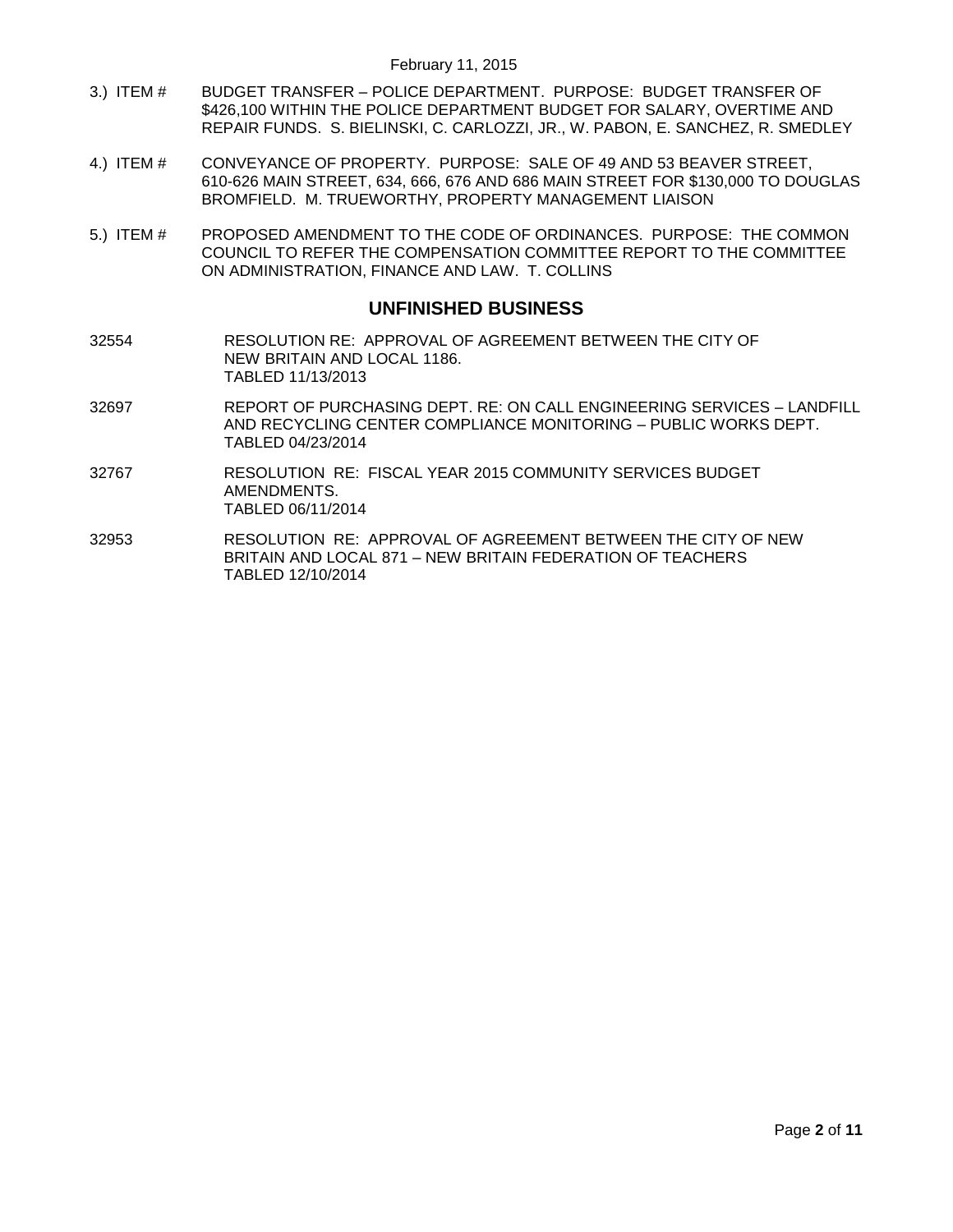## **REGULAR MEETING OF THE COMMON COUNCIL**

### **FEBRUARY 11, 2015**

## **AWARDS, PRESENTATIONS AND SPECIAL RECOGNITIONS**

APPROVAL OF MINUTES FROM THE REGULAR MEETING OF JANUARY 14, 2015.

### **PETITIONS**

# **REPORTS OF BOARDS, COMMISSIONS, DEPARTMENTS AND LEGISLATIVE COMMITTEES**

**\*\*CONSENT AGENDA**

## **REPORTS**

### **CITY CLERK**

<span id="page-2-0"></span>\*\*A.) ITEM # CLAIMS FOR INJURIES AND/OR PROPERTY DAMAGE. PURPOSE: RECEIPT OF CLAIMS.

REPORT OF: City Clerk

To Her Honor, the Mayor, and the Common Council of the City of New Britain: the undersigned beg leave to report the following:

ITEM #:

RE: CLAIMS FOR INJURIES AND/OR PROPERTY DAMAGE

CLAIMANTS NAME Garcia, Zulma by Atty. William C. Rivera Jackson, Deidre J. Upton, Jack

> Mark H. Bernacki City Clerk

## **OFFICE OF CORPORATION COUNSEL**

<span id="page-2-1"></span>\*\*B.) ITEM # RESPONSE TO PETITION 32999. PURPOSE: MONTHLY EXPENSE REPORT FOR MATTERS ASSIGNED TO OUTSIDE COUNSEL.

REPORT OF: Office of Corporation Counsel

To Her Honor, the Mayor, and the Common Council of the City of New Britain: the undersigned beg leave to report the following:

ITEM #:

RE: Petition No. 32999

The following is a monthly report to the Common Council in compliance with Petition No. 32999. As of February 3, 2015, the following matters are assigned to outside counsel.

Raspardo, et al vs. City of New Britain, et al

This matter involves a lawsuit pending in the federal district court by Jennifer Raspardo, Gina Spring and Needasabrina Russell, three former police officers, against the City of New Britain Police Department and former employees Anthony Paventi and John Carlone wherein the plaintiffs allege they were sexually harassed during the course of their employment. Although the Office of Corporation Counsel represents the New Britain Police Department, outside counsel was retained for Mr. Paventi and Mr. Carlone in this matter due to a conflict of interests between those officers and the New Britain Police Department. State law and the applicable collective bargaining agreement obligate the City of New Britain to provide legal representation for these officers unless or until a judge or jury determines that the officers' conduct was willful and wanton and hence outside the scope of their authority. Since 2011, Mr. Carlone has been represented by Alexandra L. Voccio and Mr. Paventi is represented by Joseph W. McQuade. The sum of \$3,125.00 in legal fees have been paid since January 1, 2014.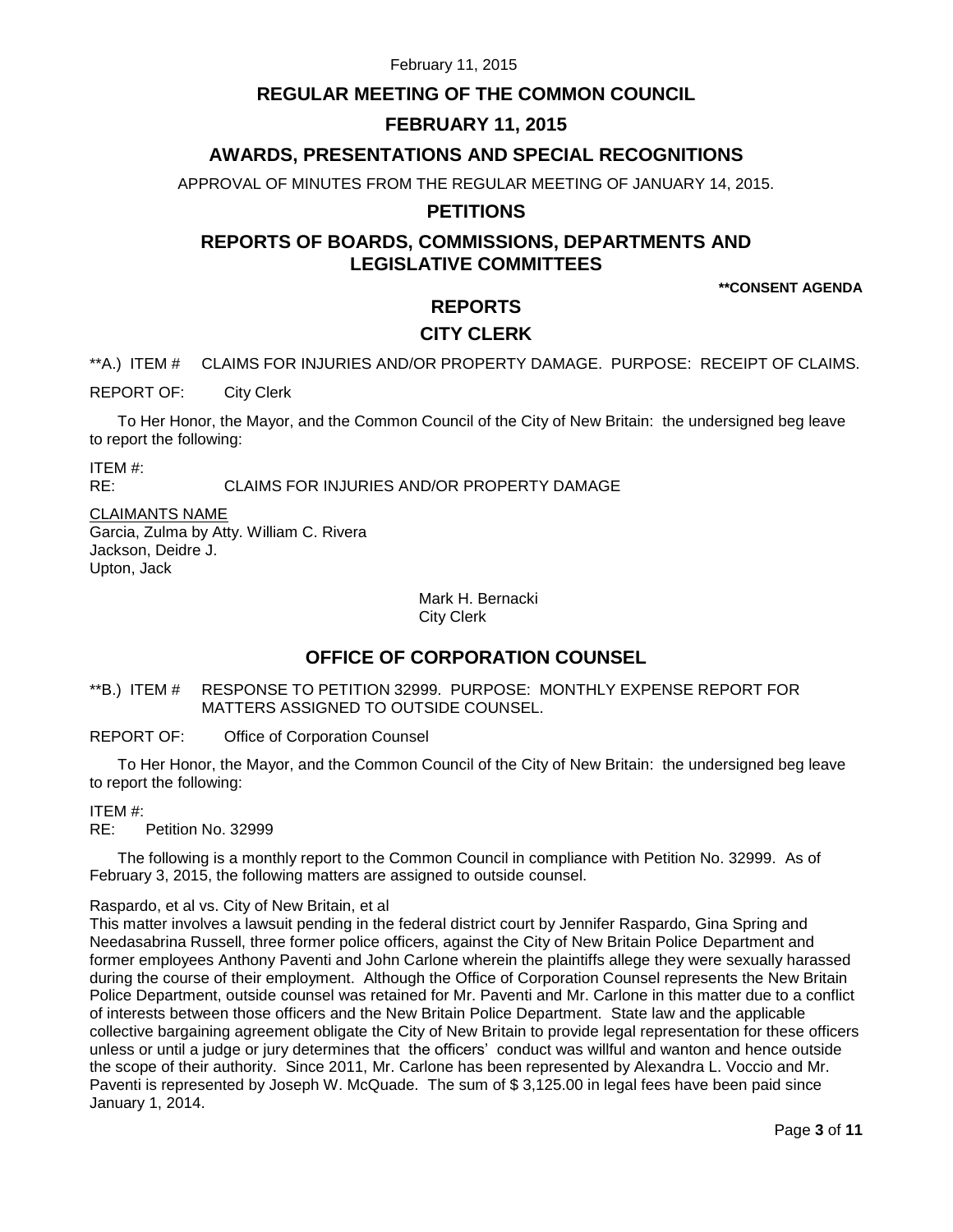### School Associate and Goodwin Associates

By letter dated June 24, 2014, School I Associates and Goodwin Associates, former owners of the School I and II Apartments (the "Property"), filed a claim against the City of New Britain seeking reimbursement of \$ 199,735.96 for environmental remediation costs related to the Property. The City of New Britain previously owned the Property and the claim is that the City did not property abandon certain fuel tanks on the Property during its period of ownership, and that such failure resulted in contamination of the soil. Environmental remediation is a highly specialized area of the law, and none of the City's attorneys have any significant experience in this area. In light of this, the City has traditionally retained Attorney Kenneth R. Slater with respect to most environmental matters. Attorney Slater has been engaged to represent the City of New Britain in this case, and has been paid legal fees of \$ 2,242.46 to date.

#### Civil Service Commission

Attorney Michael Harrington of the law firm of Murtha Cullina was retained on October 17, 2014 for the purpose of advising and representing the New Britain Civil Service Commission in connection with its investigation of a complaint filed by Alderman Salvio against Alderwoman Bielinski concerning the appointment of Jessica Gerratana to the position of Administrative Supervisor (Common Council) from Employment List No. 1219. Due to the conflicting positions of the various parties involved (two alderpersons, a City Commission, and the City's Common Council), it was appropriate to retain outside counsel for the Civil Service Commission as the City's attorneys would be prohibited under Connecticut's Rules of Professional Conduct from advising more than one party in this matter. A bill in the amount of \$ 11,714.00 has been processed for payment and this matter will be considered closed once payment is made unless there is a subsequent dispute between the Common Council and Civil Service Commission which would once again requires the appointment of independent counsel to represent the Commission.

### Local 992 Negotiations

The final matter currently assigned to outside counsel involves representation of the City of New Britain in negotiations with Local 992 for a successor collective bargaining agreement with the New Britain Fire Department. In the past, various labor law attorneys have been retained to assist the City in complex collective bargaining matters, and, although the Corporation Counsel's Office has assumed greater responsibilities in labor negotiations, over the past several years, this particular negotiation presents a number of technical issues as well as the possibility of Interest Arbitration. Therefore, these particular negotiations have been referred to the law firm of Hassett & George, P.C., which has been retained to advise the Mayor and represent the City in this matter. Hassett & George has been paid \$ 27,806.63 to date.

Gennaro Bizzarro, Corporation Counsel

## **PURCHASING DEPARTMENT**

<span id="page-3-0"></span>\*\*C.) ITEM # SOLE SOURCE. PURPOSE: PURCHASE OF TASERS, BATTERIES, HOLSTERS AND ACCESSORIES FROM TASER INTERNATIONAL FOR \$8,478.40 FOR THE NEW BRITAIN POLICE DEPARTMENT.

### REPORT OF: Finance Dept., Purchasing Division

To Her Honor, the Mayor, and the Common Council of the City of New Britain: the undersigned beg leave to report the following:

ITEM #:

RE: Tasers, Batteries, Holsters and Accessories for the New Britain Police Department DATE: February 11, 2015

In accordance with City Code of Ordinances, Chapter 2, Article VIII, Division 1, Section 2-538 (a), a purchase order was requested by the New Britain Police Department for the purchase of Tasers, Batteries and Holsters.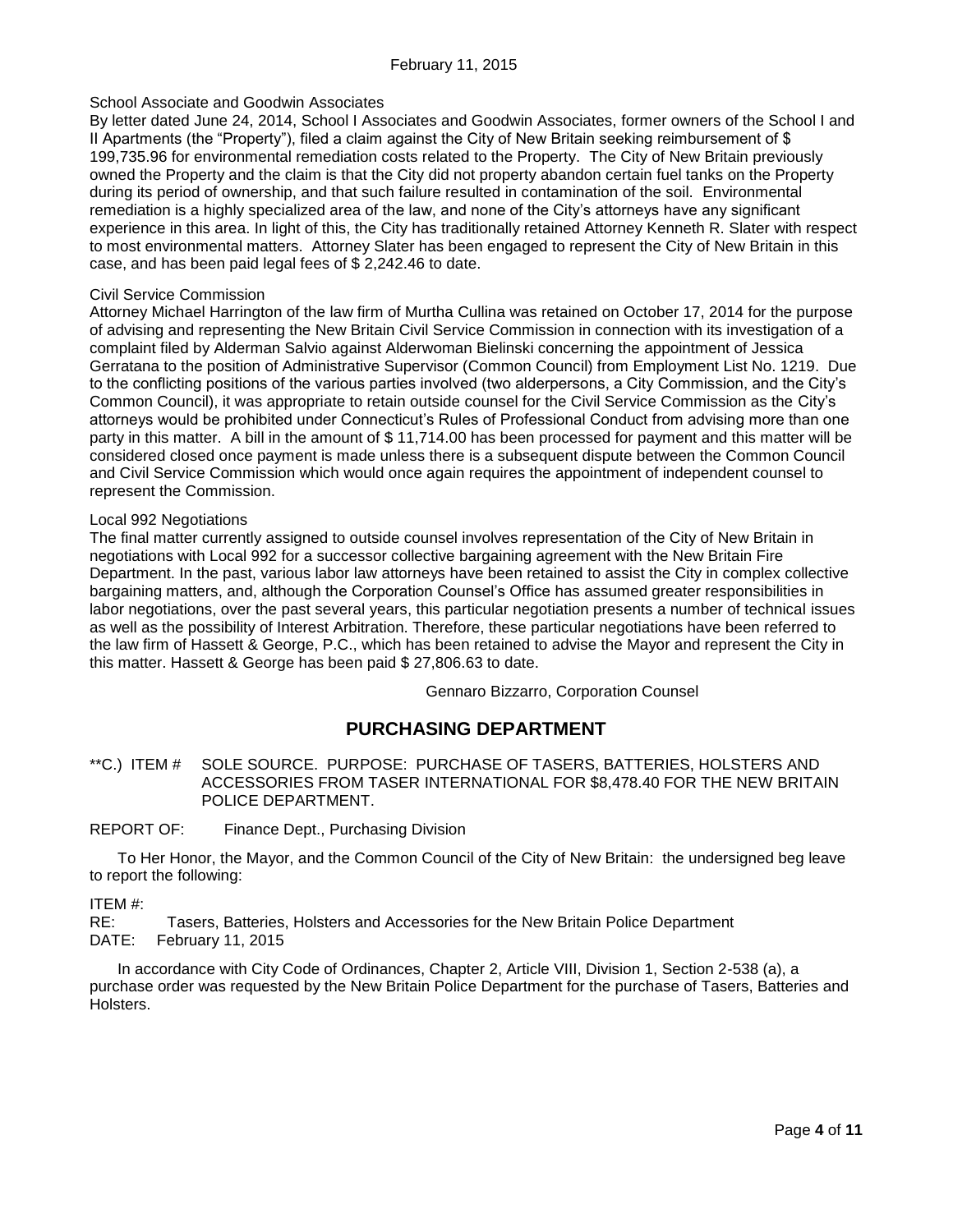| Supplier            | Need Supplies        | Quantity | Unit Price  | Total Price |
|---------------------|----------------------|----------|-------------|-------------|
| Taser International | Tasers X26P          | 6        | \$1,177.90  | \$7,067.40  |
| Scottsdale, AZ.     | Taser Batteries      | 12       | \$63.50     | \$762.00    |
|                     | Taser Holsters       | 6        | \$53.25     | \$319.50    |
|                     | Taser Download Cable |          | \$164.75    | \$329.50    |
|                     |                      |          | Total Cost: | \$8,478,40  |

The New Britain Police Department has requested the purchase of Tasers, Batteries, Holsters and associated accessories for issue to Patrol Supervisors. Taser International is the manufacturer of all Taser Equipment. They no longer have a dealer in the State of Connecticut where their products can be purchased. All purchases for Taser Equipment must be made directly from them. The Purchasing Agent verified this and has been in contact with Taser International. Therefore bid solicitation for the purchase of the Tasers, Batteries, Holsters and accessories would not be beneficial to the City. Funding is available for this purchase in the Police Department's General Fund accounts 001211015-5437, Range Repairs and 001211015-5614, Ammunition and Explosives.

RESOLVED: That the Purchasing Agent is hereby authorized to issue a purchase order for \$8,478.40 to Taser International of Scottsdale, AZ for the purchase of Tasers, Holsters, Batteries and associated equipment for the New Britain Police Department.

### Jack Pieper Purchasing Agent

### <span id="page-4-0"></span>\*\*D.) ITEM # COOPERATIVE PURCHASING. PURPOSE: FIVE YEAR LEASE OF A SAVIN COPIER FOR THE CITY ASSESSOR'S OFFICE.

### REPORT OF: Finance Dept., Purchasing Division

To Her Honor, the Mayor, and the Common Council of the City of New Britain: the undersigned beg leave to report the following:

#### ITEM #:

RE: Cooperative Purchasing, Copier Lease for the City Assessor's Office DATE: February 11, 2015

In accordance with City Code of Ordinances, Chapter 2, Article VIII, Division 1, Section 2-538 (a), a purchase order was requested by the City Assessor's Office for the following under the State of Connecticut's Cooperative Purchasing Plan, Contract Award #012PSX0026:

| <b>Supplier</b>    | Description                    | Pricing                                 |
|--------------------|--------------------------------|-----------------------------------------|
| A&A Office Systems | Lease of a Savin 3054SP Copier | \$97.95/Month and \$0.005 per copy over |
| Middletown, CT.    |                                | 5,000 copies per month                  |

The City Assessor's Office requested a five (5) year lease of a multifunctional copier that can copy, print, scan, e-mail and duplex. The pricing includes all maintenance, repairs, service, toner and supplies excluding paper for 5,000 copies per month. The City Assessor's office existing copier lease will be expiring on January 31, 2015. Parts to make the needed repairs to the existing copier are becoming hard to obtain and some are no longer available. The monthly lease price submitted by A&A Office Systems for the new copier is the same as the State of Connecticut's Contract, 012PSX0026 that A&A Office Systems has with them. The lease price for the new copier is \$2.95 more per month than what the City Assessor's office is paying for their existing copier lease. Funding is available for the new Copier Lease in the City's Assessor's Office account number 001107001-5440 Rentals, Supplies Equipment.

RESOLVED: That the Purchasing Agent is hereby authorized to issue a Purchase Order and to enter into a five (5) year lease agreement with A&A Office Systems of Middletown, CT for the lease of a new copier for the City Assessor's Office at \$97.95 per month utilizing the State of Connecticut's Cooperative Purchasing Plan, Contract Award #012PSX0026.

> Jack Pieper Purchasing Agent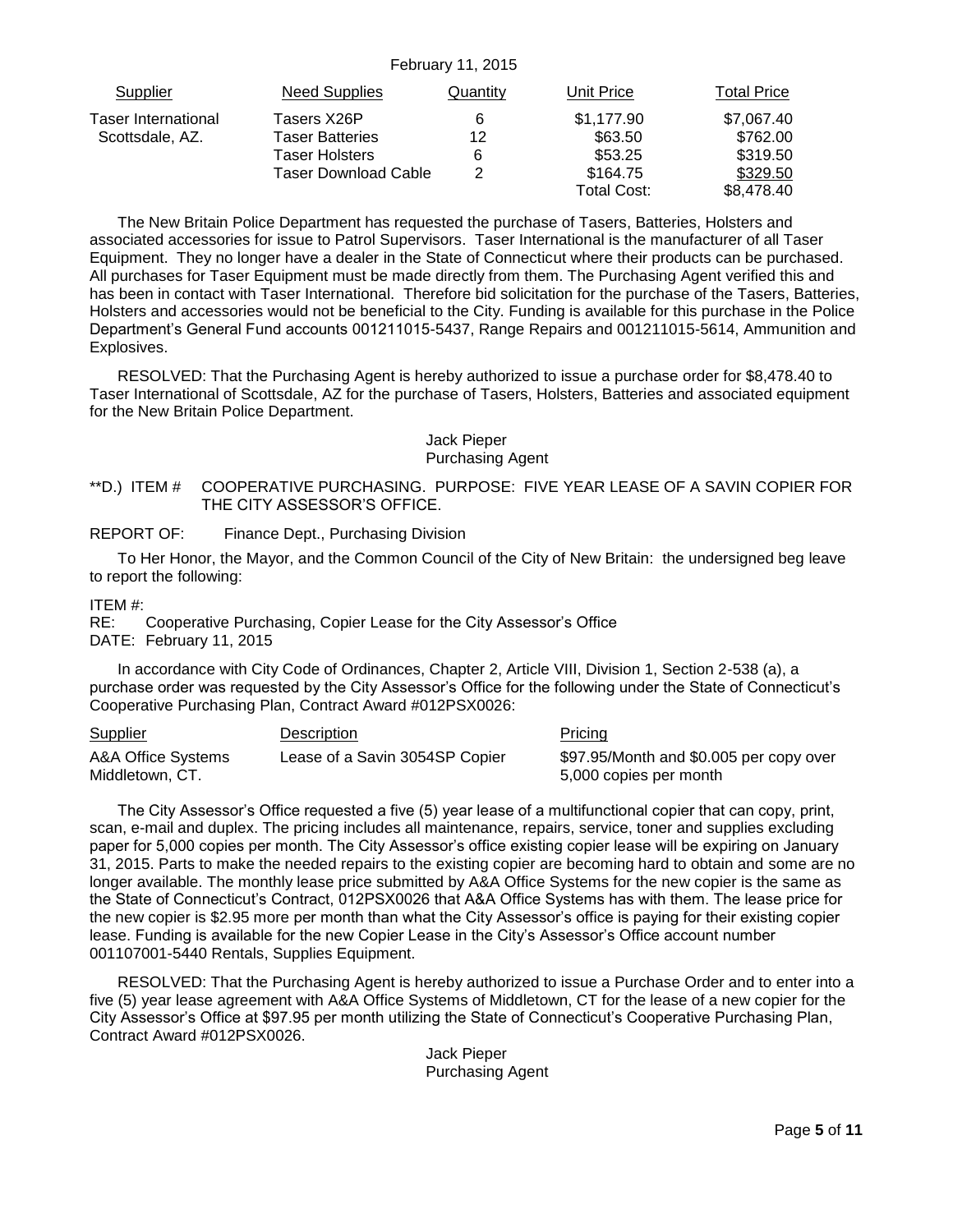<span id="page-5-0"></span>\*\*E.) ITEM # PUBLIC BID NO. 3812. PURPOSE: PURCHASE OF THE JULY 4, 2015 FIREWORKS DISPLAY FOR \$25,000 FROM PYROTECNICO FOR THE PARKS, RECREATION AND COMMUNITY SERVICES DEPARTMENT.

#### REPORT OF: Finance Dept., Purchasing Division

To Her Honor, the Mayor, and the Common Council of the City of New Britain: the undersigned beg leave to report the following:

ITEM #:

RE: Public Bid No. 3812 July 4, 2015 Fireworks for the Parks, Recreation and Community Services **Department** 

DATE: February 11, 2015

Public Bid No. 3812 was solicited and received in accordance with the Purchasing Ordinances of the City of New Britain for the July 4, 2015 Fireworks for the Parks, Recreation and Community Services Department. Funding will be available for the July 4, 2015 Fireworks within the July  $4<sup>th</sup>$  Fireworks Fund 25417004-5807.

Invitations to bid were solicited and the bid was duly advertised in the New Britain Herald, the City and State of Connecticut's Department of Administration Services websites and mailed to eleven (11) Fireworks Display Companies. The Purchasing Agent did not receive any letters from the Fireworks Display Companies on the mailing list who indicated that they could not respond to the bid request. Only One (1) response was received as per the attached.

The bid was reviewed for conformance to specifications by the Parks, Recreation and

Community Services Department's Administration and the Purchasing Agent. The bid was reviewed to determine the shell size, shell type, number of shells and a complete description of the finale included in the bid submittal. Pyrotecnico has be awarded the bid in 2013 and 2014 for the July 4, 2015 Fireworks Display. Pyrotecnico has been reliable and have delivered on the contracted agreement. Therefore the Director of the Parks, Recreation and Community Services Department is recommending that the bid be awarded to Pyrotecnico of New Castle, PA per the specifications of Bid 3812.

RESOLVED: That the Purchasing Agent is hereby authorized to enter into a contract and issue a purchase order to Pyrotecnico of New Castle, PA in the amount of \$25,000.00 for the July 4, 2015 Fireworks Display per the pricing, terms and specifications of Public Bid No. 3812.

> Jack Pieper Purchasing Agent

# **REPORTS RETURNED FROM COMMITTEE**

## **ZONING SUBCOMMITTEE**

<span id="page-5-1"></span>\*\*F.) 32979 RECOMMENDATION FOR RESOLUTION 32979. PURPOSE: SALE OF NEW BRITAIN WATER COMPANY CLASS II LAND TO RAGGED MOUNTAIN FOUNDATION FOR \$4,053 PLUS SURVEY AND CLOSING COSTS.

REPORT OF: ZONING SUBCOMMITTEE OF THE COMMITTEE ON PLANNING, ZONING AND HOUSING

To Her Honor, the Mayor, and the Common Council of the City of New Britain: the undersigned beg leave to report the following:

ITEM #: 32979 RE:

The Common Council held a public hearing and the Zoning Subcommittee of the Committee on Planning, Zoning and Housing held a regular meeting on Tuesday evening, February 3, 2015, at 7:00 PM in the Council Chambers, to which was referred the matter of item #32979, sale of 1.221 acres of New Britain Water Company Class II land to the Ragged Mountain Foundation for a total purchase price of four thousand fifty three dollars, plus survey and closing costs, voted to accept and refer back to the Common Council with a favorable recommendation.

> Alderman Carlo Carlozzi, Jr. **Chair**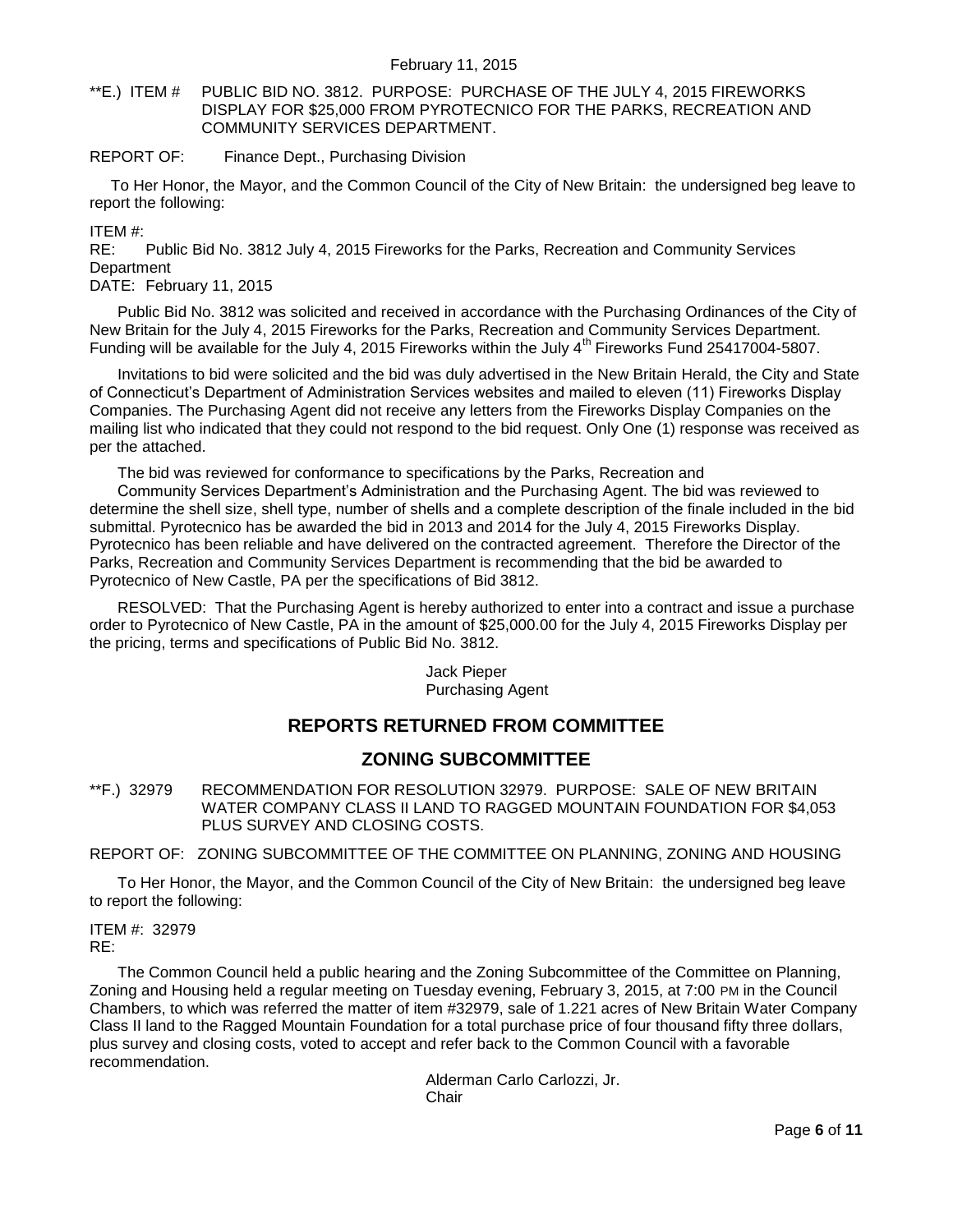# **RESOLUTIONS RETURNED FROM COMMITTEE**

<span id="page-6-0"></span>1.) 32979 SALE OF WATERSHED PROPERTY. PURPOSE: SALE OF NEW BRITAIN WATER COMPANY CLASS II LAND TO RAGGED MOUNTAIN FOUNDATION FOR \$4,053 PLUS SURVEY AND CLOSING COSTS. A. PLATOSZ, WATER DEPARTMENT LIAISON

Item #32979 RE: Sale of Land located in Southington, Water Department

To Her Honor, the Mayor, and the Common Council of the City of New Britain: the undersigned beg leave to recommend the adoption of the following:

WHEREAS, a certain parcel of land, 1.221 acres, located in the Town of Southington two thousand feet east of Andrews Street and abutting land currently owned by the Ragged Mountain Foundation has been verified to be Class II Water Company Land by the Water Department ; and

WHEREAS the riparian water rights to said parcel shall be retained by the City of New Britain Board of Water Commissioners with the approval of the Connecticut Department of Public Health, Water Supplies Section; and

WHEREAS a permanent conservation easement on the land shall be retained by the City of New Britain Board of Water Commissioners to preserve the land in perpetuity predominantly in its natural scenic and open condition for the protection of natural resources and public water supplies while allowing for recreation consistent with such protection and improvements necessary for the protection or provision of safe and adequate potable water; and

WHEREAS Section 12. Subsection (e) of section 25-32 of the Connecticut General Statutes allows the City of New Britain to sell this Class 2 water company land to the Ragged Mountain Foundation; and

WHEREAS application must be made to the Commissioner of the Connecticut Department of Public Health to grant said sale; and

WHEREAS, the City of New Britain Board of Water Commissioners voted at its Regular Meeting of December 9, 2014 to sell the parcel to the Ragged Mountain Foundation, and to forward the sale to the Mayor and the Common Council with a favorable recommendation for their approval.; and

WHEREAS, the Mayor has approved the sale of the parcel and recommends it to the Common Council of the City of New Britain in accordance with Section 15-4(x) of the Charter of the City of New Britain; therefore, be it

RESOLVED, that the Common Council of the City of New Britain hereby approves the sale of the 1.221 acre parcel by the City of New Britain Board of Water Commissioners to the Ragged Mountain Foundation for a total purchase price of four thousand fifty-three dollars (\$4053.00) plus survey and closing costs and the Mayor and the Chairman of the City of New Britain Board of Water Commissioners are hereby authorized to execute any and all documents necessary for the conveyance of said property.

> Alderman Adam Platosz Common Council Liaison Water Department

## **NEW RESOLUTIONS**

<span id="page-6-1"></span>2.) ITEM # PREVENTION AND CONTROL PROGRAM FOR SEXUALLY TRANSMITTED DISEASES (STDs). PURPOSE: CONTRACT AMENDMENT FROM THE DEPARTMENT OF PUBLIC HEALTH TO AMEND THE AWARD AMOUNT TO \$12,128. A. PLATOSZ

Item # RE: Health and Building Services Department

To Her Honor, the Mayor, and the Common Council of the City of New Britain: the undersigned beg leave to recommend the adoption of the following:

Program Objective: minimizing the risk of spreading sexually transmitted diseases through awareness, identification, treatment and intervention. Grant funded personnel perform services within the Health Department and throughout the City of New Britain in order to promulgate the program plan. The initial year of grant funding was July 1980.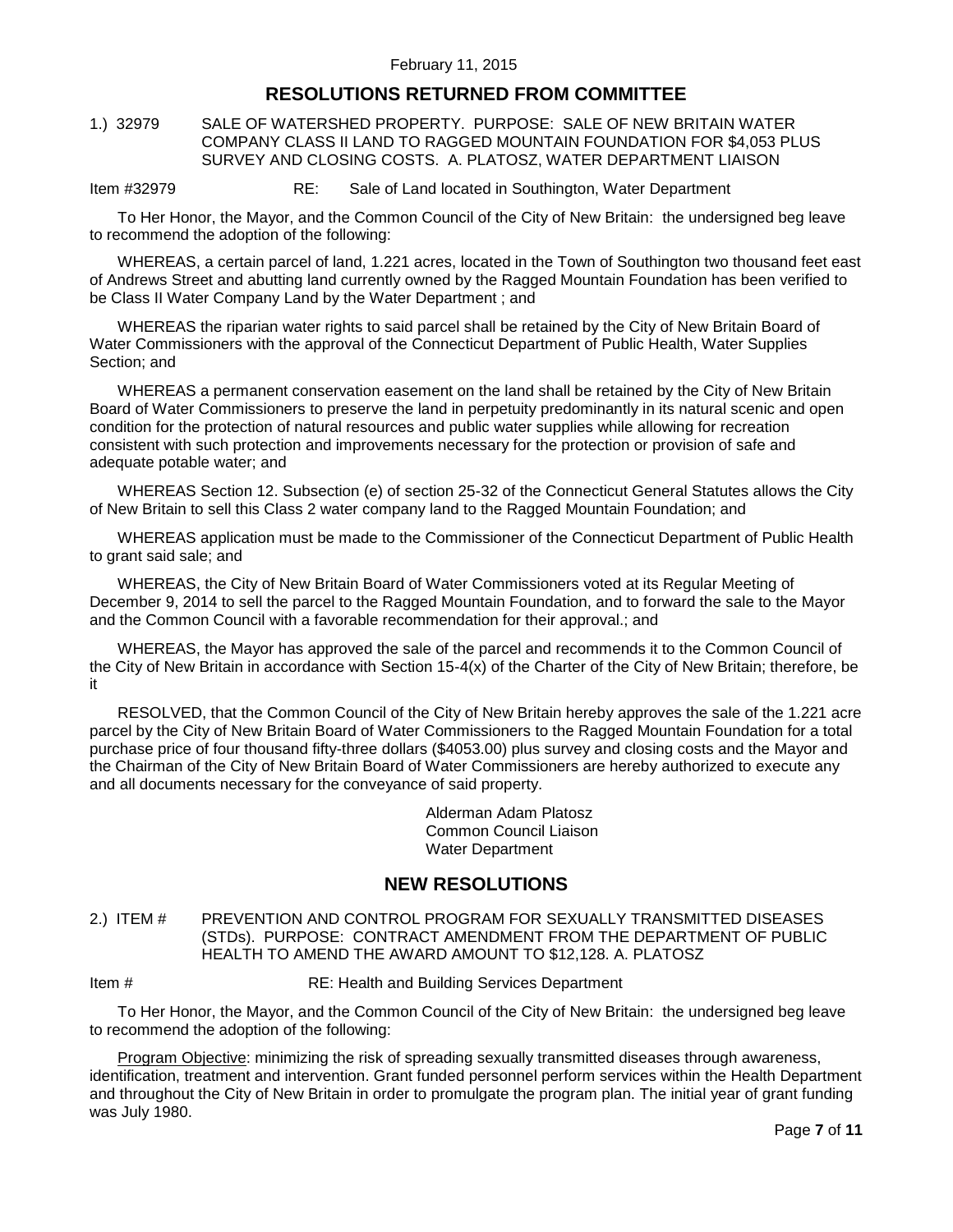Local Program Operation Department: Health, under the supervision of the Director.

WHEREAS, the control of sexually transmitted diseases remains a core public health function in the City of New Britain and

WHEREAS; the New Britain Health Department has an existing contract with the State Department of Public Health to provide services under their Sexually Transmitted Disease Control Program

WHEREAS; in September, the State of Connecticut, Department of Public Health had notified the City that it was reducing the grant to \$12,565 from \$13,092 for fiscal year 2014-2015.

WHEREAS; in November the State of Connecticut, Department of Health had notified the City that they were adjusting the award again for fiscal year 2014- 2015. They restored the original grant award of \$13,092 and increased the award amount by \$131 for a Cost of Living Adjustment. The adjusted award for fiscal year 2014-2015 was \$13,223.

WHEREAS; the State Department of Public Health has once again issued a contract amendment to decrease the grant funding based on the Governor's budget rescissions for State Fiscal Year 2015. The adjusted award amount will be \$12,128 for fiscal year 2014-2015.

THEREFORE BE IT RESOLVED, that The Mayor be authorized to the contract amendment agreement for this program and

THEREFORE BE IT FURTHER RESOLVED, that the Special Revenue Fund, STD Control Program #2015- 0004, be amended at this time for the purpose of recording all income and expenditure activity and reflect an authorized expenditure budget of \$12,128 and an anticipated income from the State of Connecticut of \$12,128 for fiscal year 07/01/014 through 06/30/15.

| Revenues:               |                           |     | FY 2014/15 |
|-------------------------|---------------------------|-----|------------|
| 280522129-4222 St of CT |                           | \$. | 12,128.00  |
| Expenditures:           |                           |     |            |
| 280522143-5124          | <b>P/T Salaries</b>       | S   | 11,434.00  |
| 280522143-5231          | Medicare                  | S   | 174.00     |
| 280522143-5876          | Administration            | \$  | 400.00     |
| 280522143-5810          | Fees & Membership         | \$  | 120.00     |
|                         | <b>Total Expenditures</b> |     | 12,128.00  |

Alderman Adam Platosz

<span id="page-7-0"></span>3.) ITEM # BUDGET TRANSFER – POLICE DEPARTMENT. PURPOSE: BUDGET TRANSFER OF \$426,100 WITHIN THE POLICE DEPARTMENT BUDGET FOR SALARY, OVERTIME AND REPAIR FUNDS. S. BIELINSKI, C. CARLOZZI, JR., W. PABON, E. SANCHEZ, R. SMEDLEY

Item # RE: Budget Transfer – Police Department

To Her Honor, the Mayor, and the Common Council of the City of New Britain: the undersigned beg leave to recommend the adoption of the following:

WHEREAS, the New Britain Police Department is charged to protect and preserve life, safeguard property, enforce laws, and provide public safety services in a lawful, professional and humane manner, with respect for the dignity of all citizens, and

WHEREAS, a budget transfer within the Police budget is requested to cover current shortages in several salary, overtime and repair accounts, and

WHEREAS, there are sufficient budgeted funds available for transfer within the Police Department's annual budget, THEREFORE BE IT

RESOLVED, by the Common Council of the City of New Britain, that a budget transfer of \$426,100 be made within the Police Department budget to provide for salary, overtime and repair funds as outlined below:

| Transfer from the following accounts: |                                              |           |  |
|---------------------------------------|----------------------------------------------|-----------|--|
| 001211002-5250                        | Police Administration - Retirement/FICA/MERF | \$120,000 |  |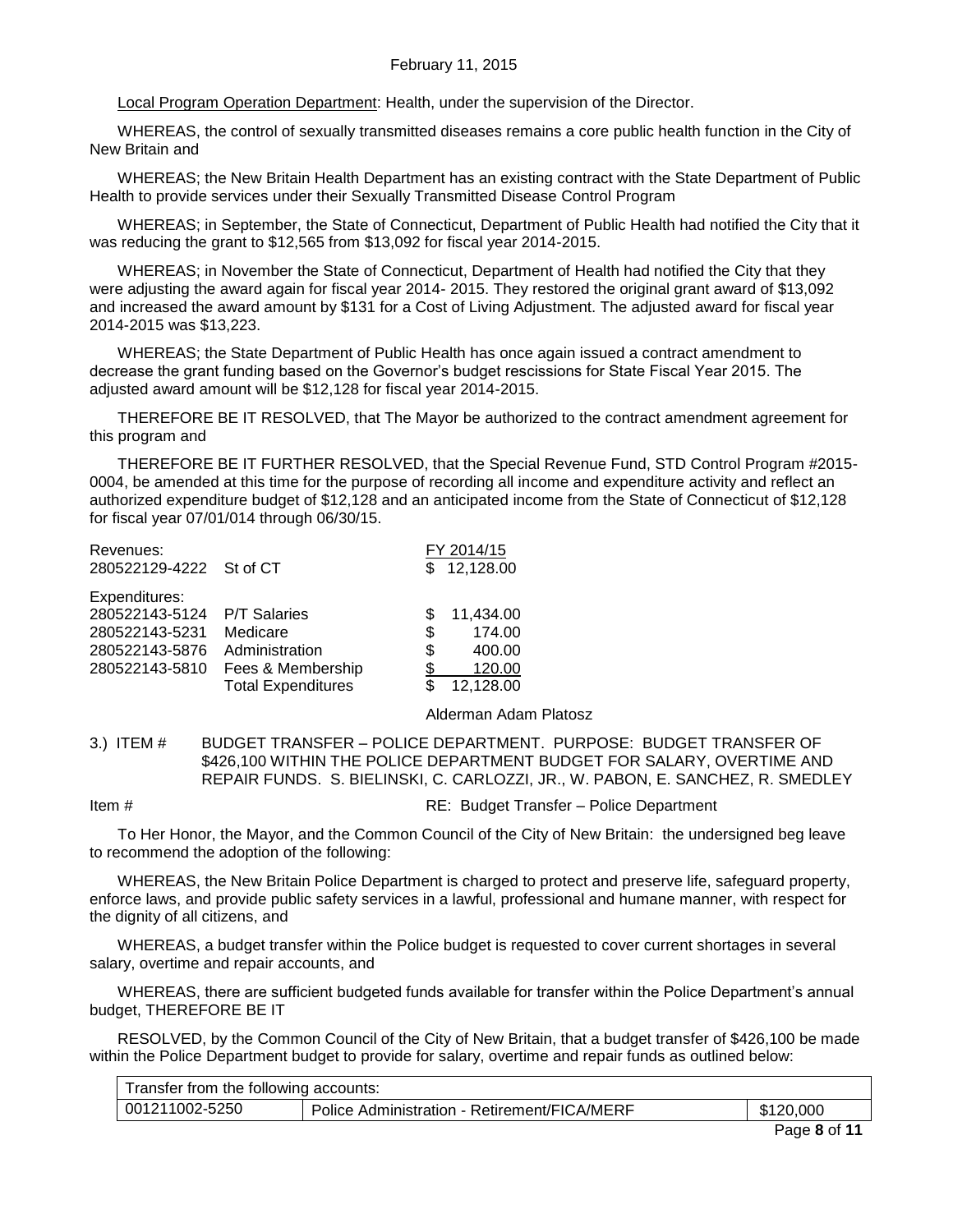February 11, 2015

| 001211002-5412                      | <b>Police Administration - Telecommunications</b>          | \$6,998   |
|-------------------------------------|------------------------------------------------------------|-----------|
| 001211002-5436                      | Police Administration - Equipment Maint & Repair           | \$5,000   |
| 001211003-5336                      | Police Chief - Other Purchase Svcs                         | \$6,000   |
| 001211007-5124                      | Jail - Part Time Salaries                                  | \$25,000  |
| 001211021-5121                      | Downtown Patrol - Full Time Salaries                       | \$66,367  |
| 001211021-5122                      | Downtown Patrol - Overtime                                 | \$5,000   |
| 001211022-5811                      | Police Grants - Grants & Contributions                     | \$20,000  |
| 001211024-5337                      | Police Academy - Training/Conferences                      | \$20,000  |
| 001211025-5121                      | Crime Lab - Full Time Salaries                             | \$151,735 |
|                                     | Total                                                      | \$426,100 |
|                                     |                                                            |           |
| Transfer to the following accounts: |                                                            |           |
| 001211002-5122                      | <b>Administration - Overtime</b>                           | \$4,000   |
| 001211003-5810                      | Police Chief - Dues/Fees/Memberships                       | \$100     |
| 001211004-5122                      | Uniform Traffic - Overtime                                 | \$35,000  |
| 001211005-5122                      | Patrol - Overtime                                          | \$175,000 |
| 001211007-5122                      | Jail- Overtime                                             | \$15,000  |
| 001211009-5335                      | Investigations Bureau - Investigation Expense              | \$11,000  |
| 001211010-5121                      | Youth Services - Full Time Salaries                        | \$60,000  |
| 001211012-5121                      | <b>Community Services- Full Time Salaries</b>              | \$60,000  |
| 001211012-5122                      | <b>Community Services-Overtime</b>                         | \$30,000  |
| 001211014-5122                      | Police Training-Overtime                                   | \$10,000  |
| 001211014-5659                      | Police Training- Operating Materials & Supplies<br>\$2,000 |           |
| 001211020-5436                      | Police Fleet- Operating Materials & Supplies               | \$24,000  |
|                                     | Total                                                      | \$426,100 |

Ald. Suzanne Bielinski - Police Liaison

Ald. Carlo Carlozzi, Jr. - Police Liaison

Ald. Wilfredo Pabon - Police Liaison

Ald. Emmanuel Sanchez - Police Liaison

Ald. Robert Smedley - Police Liaison

### <span id="page-8-0"></span>4.) ITEM # CONVEYANCE OF PROPERTY. PURPOSE: SALE OF 49 AND 53 BEAVER STREET, 610-626 MAIN STREET, 634, 666, 676 AND 686 MAIN STREET FOR \$130,000 TO DOUGLAS BROMFIELD. M. TRUEWORTHY, PROPERTY MANAGEMENT LIAISON

#### Item # RE:

To Her Honor, the Mayor, and the Common Council of the City of New Britain: the undersigned beg leave to recommend the adoption of the following:

Resolution Summary: PURPOSE. To convey a City of New Britain-owned property for rehabilitation, housing and retail use.

WHEREAS, the City of New Britain currently owns property known as the "600 Block of Main Street" and 49 and 53 Beaver Street; and

WHEREAS, Douglas Bromfield, Capital Restoration, Inc., has offered to purchase these properties for a total of One Hundred Thirty Thousand Dollars (\$130.000.00); and

WHEREAS, Douglas Bromfield, Capital Restoration, Inc. is proposing a two phase project first to extensively upgrade and modernize the property, known as the Berkowitz Building and restore it to its original use as retail/commercial space at street level with residential on all upper floors; and

WHEREAS, the proposed second phase of this development is to be newly constructed buildings on the balance of the Main Street frontage having design and character which would complement the adjacent neighborhood and act as a gateway to New Britain's "Little Poland" district; and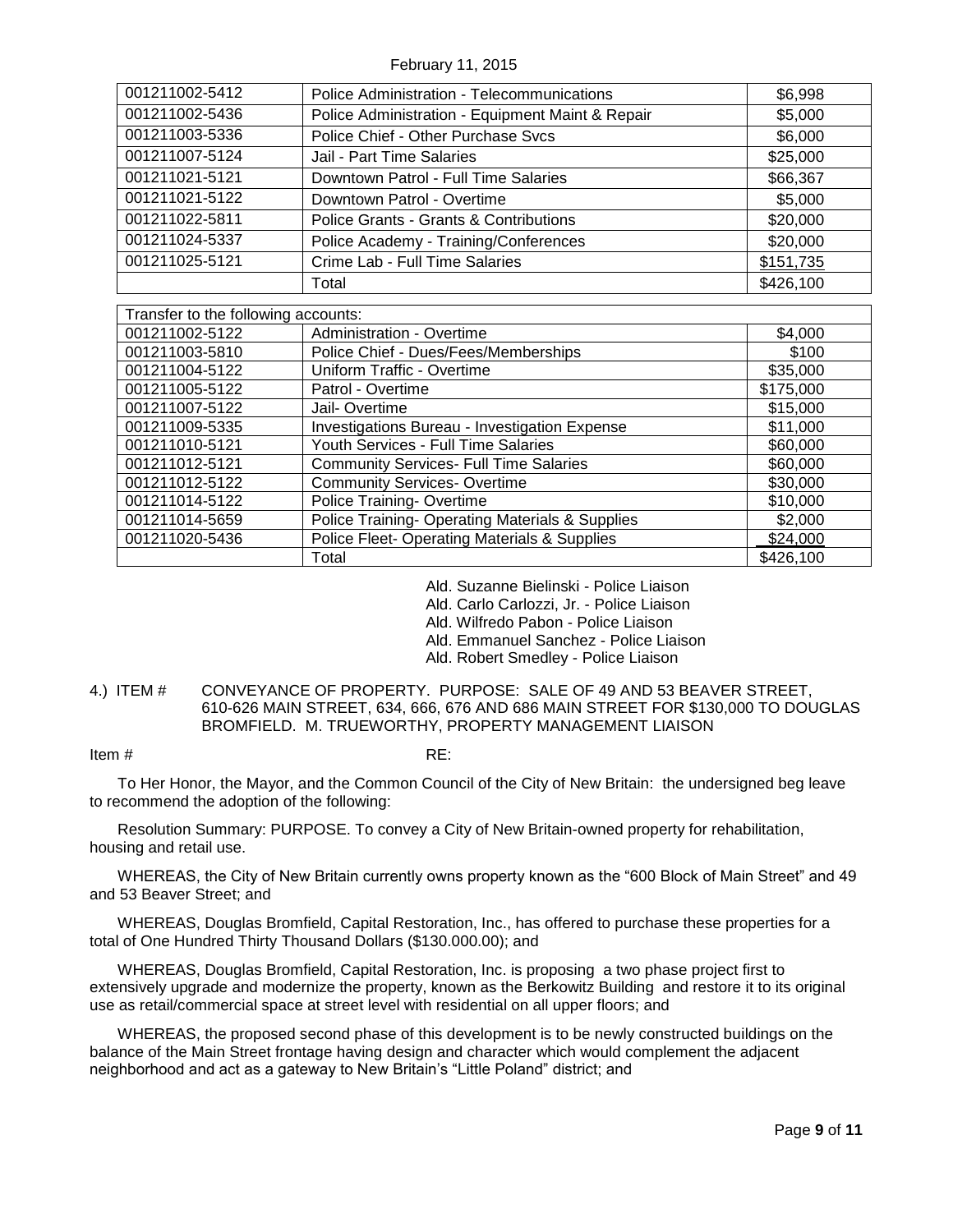WHEREAS, it is in the best interest of the City of New Britain to have this property restored to the grand list; now, therefore, be it

RESOLVED, that Erin E. Stewart, Mayor, be and is hereby authorized to negotiate and execute on behalf of the City of New Britain Purchase and Sales Agreements with Douglas Bromfield, Capital Restoration, Inc. for properties known as 610-626 Main Street and 49 and 53 Beaver Street and to execute any and all documents necessary for the conveyance of said property in accordance with the terms of said agreement at a sales price not less than Sixty Five Thousand Dollars (\$65,000.00); and

BE IT FURTHER RESOLVED, Erin E. Stewart, Mayor, be and is hereby authorized to execute on behalf of the City of New Britain a Purchase and Sales Agreement with Douglas Bromfield, Capital Restoration, Inc. for properties known as 634, 666, 676 and 686 Main Street and to execute any and all documents necessary for the conveyance of said property in accordance with the terms of said agreement at a sales price not less than Sixty Five Thousand Dollars (\$65,000.00) providing that the rehabilitation of 610-626 Main Street and 49 and 53 Beaver Street is complete within 2 years of conveyance.

> Alderman Michael Trueworthy Property Management Liaison

<span id="page-9-0"></span>5.) ITEM # PROPOSED AMENDMENT TO THE CODE OF ORDINANCES. PURPOSE: THE COMMON COUNCIL TO REFER THE COMPENSATION COMMITTEE REPORT TO THE COMMITTEE ON ADMINISTRATION, FINANCE AND LAW. T. COLLINS

Item  $\#$  RE:

To Her Honor, the Mayor, and the Common Council of the City of New Britain: the undersigned beg leave to recommend the adoption of the following:

Resolution Summary: INTENT AND PURPOSE:

To revise Section 2-338 of the Code of Ordinances to provide for the Common Council of the City of New Britain to refer the report received from the Compensation Committee to the Committee on Administration, Finance and Law.

BE IT ORDAINED BY THE COMMON COUNCIL OF THE CITY OF NEW BRITAIN that SECTION 2-338 of Chapter 2 of the Code of Ordinances, City of New Britain, be amended as follows: (inserted text appears in underline; deleted text appears in strikethrough; new sections begin with the word [new].

Sec. 2-338. Compensation of elected and appointed officials.

The compensation of elected and appointed city officials shall be established and increased periodically as follows:

- (1) In January of each odd-numbered year, the cCommon cCouncil shall appoint a cCompensation cCommittee consisting of three (3) members, two (2) of which shall be nominated by the majority leader of the eCommon eCouncil, and one of which shall be nominated by the minority leader of the cCommon cCouncil. The nominations shall be approved by a majority of the cCommon cCouncil present and voting. In the absence of a minority party on the eCommon eCouncil, the eCommon cCouncil shall, by majority vote, nominate and approve the appointment of the committee member which was designated as that of the minority leader;
- (2) The eCompensation eCommittee shall undertake a study in order to make a recommendation with respect to a salary adjustment for elected and appointed officials whose salaries are to be established by ordinance, including, but not limited to the mayor, the town clerk, the tax collector, the treasurer, the registrars of voters, the corporation counsel, the clerk of committees and the deputy treasurer. The eCompensation eCommittee shall take into consideration the salaries of comparable officials in other cities and towns and the adjustments in compensation granted to employees of the cCity. The committee may utilize, as necessary, appropriate  $\epsilon$ City personnel to assist in its study committee shall report its recommendation to the full eCommon eCouncil in a timely manner;